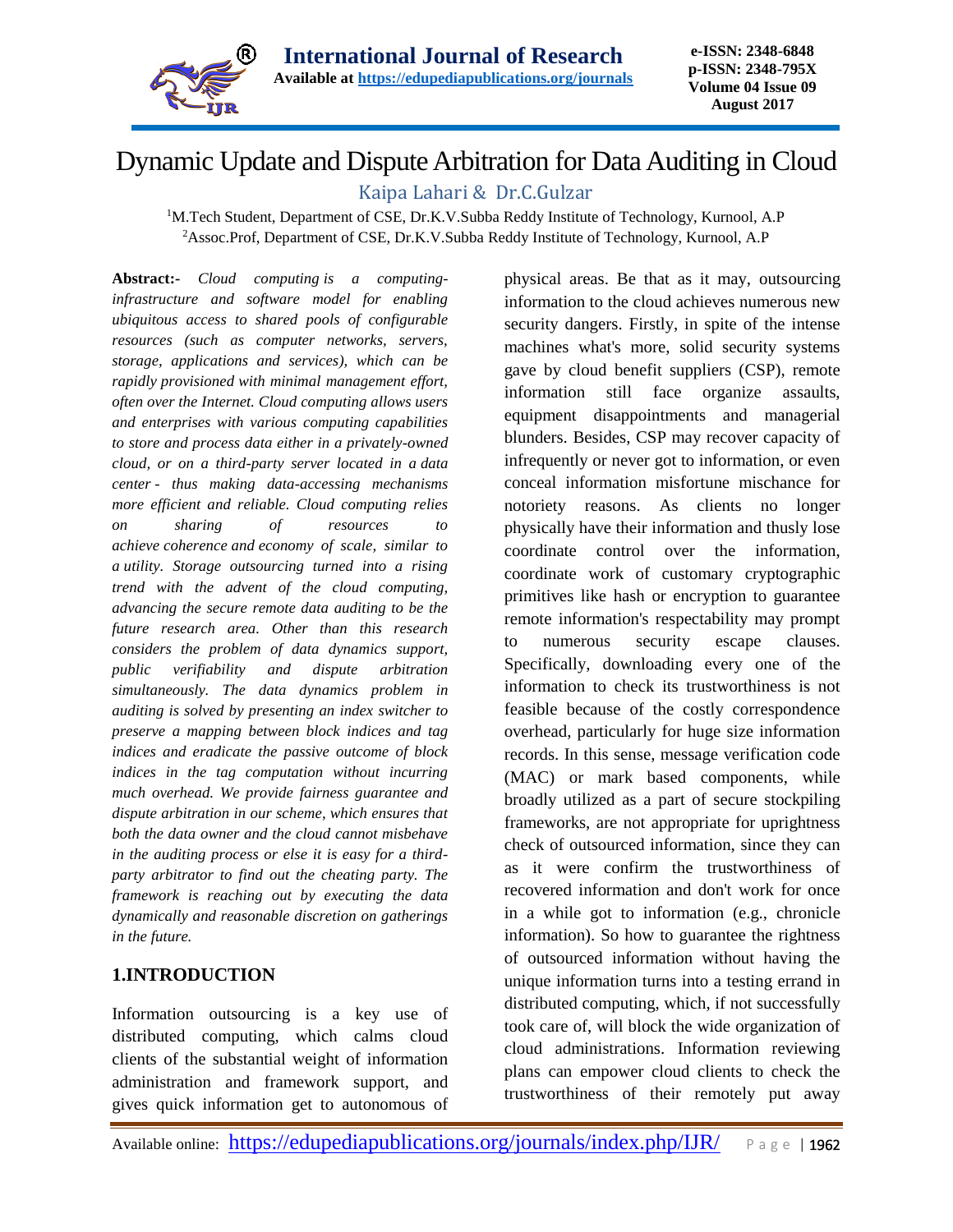

**e-ISSN: 2348-6848 p-ISSN: 2348-795X Volume 04 Issue 09 August 2017**

information without down stacking them locally, which is named as block less verification. With evaluating plans, clients can intermittently communicate with the CSP through evaluating conventions to check the rightness of their outsourced information by confirming the uprightness evidence registered by the CSP, which offers more grounded trust in information security since client's own decision that information is in place is significantly more persuading than that from specialist organizations. For the most part talking, there are a few slants in the advancement of evaluating plans.

Data auditing schemes can assist cloud users to check the reliability of their remotely stored data without downloading them locally, which is termed as blocks verification. With auditing schemes, users can occasionally interact with the CSP through auditing protocols to check the precision of their outsourced data by authenticating the integrity proof computed by the CSP, which compromises stronger confidence in data security since the user's own conclusion that data intact is much greater than that from service providers. Normally speaking, there are numerous trends in the evolution of auditing schemes. First of all, prior auditing schemes frequently require the CSP to generate a deterministic proof by accessing the whole data file to perform an integrity check, e.g., schemes in [1], [2] use the complete file to perform modular exponentiations. Such simple solutions suffer high computation overhead on the server side. Hence they lack efficacy and realism when dealing with large-size data. Represented by the "sampling" method in " Proofs of Retrievability" (PoR) [3] model and" Provable Data Possession" (PDP) [4] model, earlier schemes [5], [6] tend to provide a probabilistic proof by accessing part of the file,

which clearly enhances the auditing efficacy over former schemes. Secondly, some auditing regimes [3], [7] provide private verifiability that necessitates only the data owner who has the secretive key to accomplishing the auditing task, which may overload the owner due to its inadequate computation capability. Ateniese el al. [4] was the first to recommend public verifiability in auditing schemes. In contrast, public auditing systems [5], [6] permit anyone who has the public key to accomplishing the auditing, which makes it promising for the auditing task to be surrogate to an external third party auditor (TPA). A TPA can accomplish the reliability check on behalf of the data owner and honestly report the auditing results to him [8]. Thirdly, PDP [4] and PoR [3] anticipate auditing static data that are occasionally updated. Upon each update action, we assign a new tag index for the functioning block and update the mapping between tag indices and block indices. Such a layer of indirection between block indices, Band tag indices imposes block validation and avoids tag re-computation of blocks after the operation position instantaneously. As a result, the efficacy of handling data dynamics is significantly improved. Additionally in public auditing consequence, a data owner always representatives his auditing tasks to a TPA which is reliable by the owner but not certainly by the cloud. Contemporary research usually assumes an honest data owner in their security models, which has a natural preference for cloud users. The fact is, not only the cloud but also cloud users, have the intention to involve in untrustworthy activities. For instance, a mischievous data owner may deliberately claim data exploitation against an honest cloud for a money reward, and a deceitful CSP may seldom delete accessed data to protect storage. From a broad-spectrum perspective, the data update is a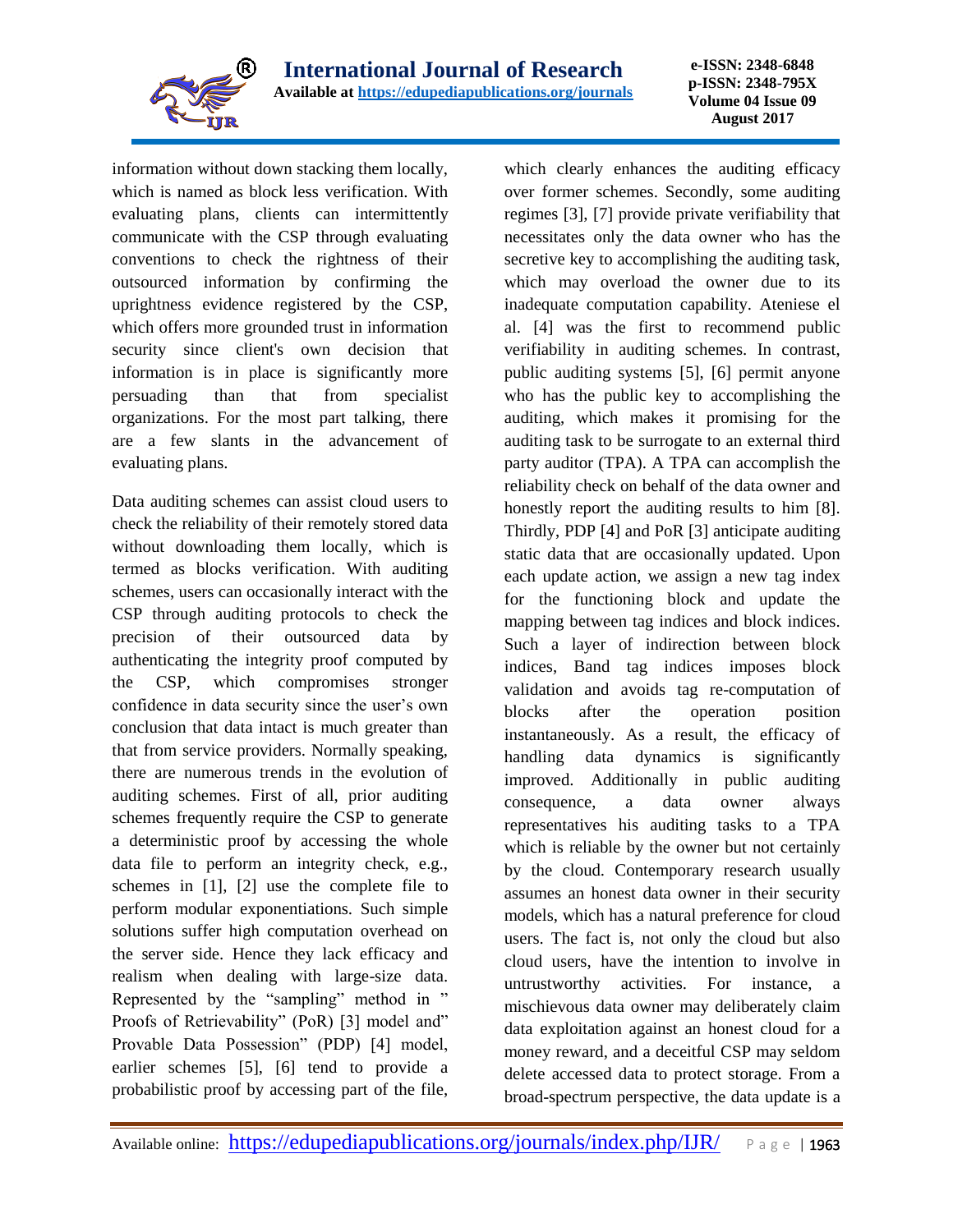

**e-ISSN: 2348-6848 p-ISSN: 2348-795X Volume 04 Issue 09 August 2017**

very collective requisite for cloud applications. In auditing schemes could only deal with static data, their feasibility and scalability will be restricted. On the other hand, direct extensions of these static data oriented schemes to provision dynamic update may cause other security threats, as explained in [6]. To our knowledge, only schemes in [6], [9], [10] provide built-in support for fully data effective operations, but they are inadequate in providing information dynamics provision, public verifiability, and auditing efficacy concurrently. From these developments, it can be seen that providing probabilistic proof, public verifiability and data dynamics support are three most crucial characteristics in auditing schemes. Amongst them, providing data dynamics maintenance is the most thought-provoking. This is because most existing auditing schemes intend to push in a block's index into its tag computation, which functions to validate challenged blocks. Nonetheless, if we insert or delete a block, block indices of all consecutive blocks will change, and then tags of these blocks have to be recomputed. This is intolerable because of its high computation overhead. We address this problem by discriminating between tag index and block index (indicate block position) and trust an index switcher to keep a mapping between them. Upon each apprises operation, we assign a new tag index for the functioning block and apprise the mapping between tag indices and block indices. Such a layer of indirection between block indices, band tag indices imposes block verification and evades tag re-computation of blocks after the task position concurrently. As a result, the efficacy of management data

dynamics is significantly improved. Also, a public auditing consequence, a data owner always representatives his auditing tasks to a TPA which is reliable from the owner but not inevitably by the cloud. Present research commonly assumes an honest data owner in their security models, which has an innate inclination toward cloud users. Though, the fact is, not only the cloud but also cloud users, have the intention to occupy in dishonest behaviors. So, it is of grave significance for an auditing scheme to deliver objectivity assurance to settle possible differences between the two parties. Zheng et al. [11] suggested a reasonable PoR scheme to prevent an unfair client from accusing an honest CSP; nevertheless their scheme only recognizes isolated auditing. Kupccu [12] suggested common arbitration protocols with automated expenses using the fair sign of exchange protocols [13]. Our work also accepts the idea of signature exchange to guarantee the metadata accuracy and protocol justice, and we focus on combining effective data dynamics support and fair argument arbitration into a single auditing scheme. To address the equality difficult in auditing, we present a third party arbitrator(TPAR) into our threat model, which is a professional institute for struggles arbitration and is trustworthy and paid by both data owners and the CSP. Since a TPA can be observed as a delegator of the data owner and is not essentially trusted by the CSP, we discriminate between the roles of auditor and arbitrator. Furthermore, we accept the idea of signature discussion to ensure metadata accuracy and provide dispute arbitration, everywhere any conflict about auditing or data apprises can be fairly arbitrated.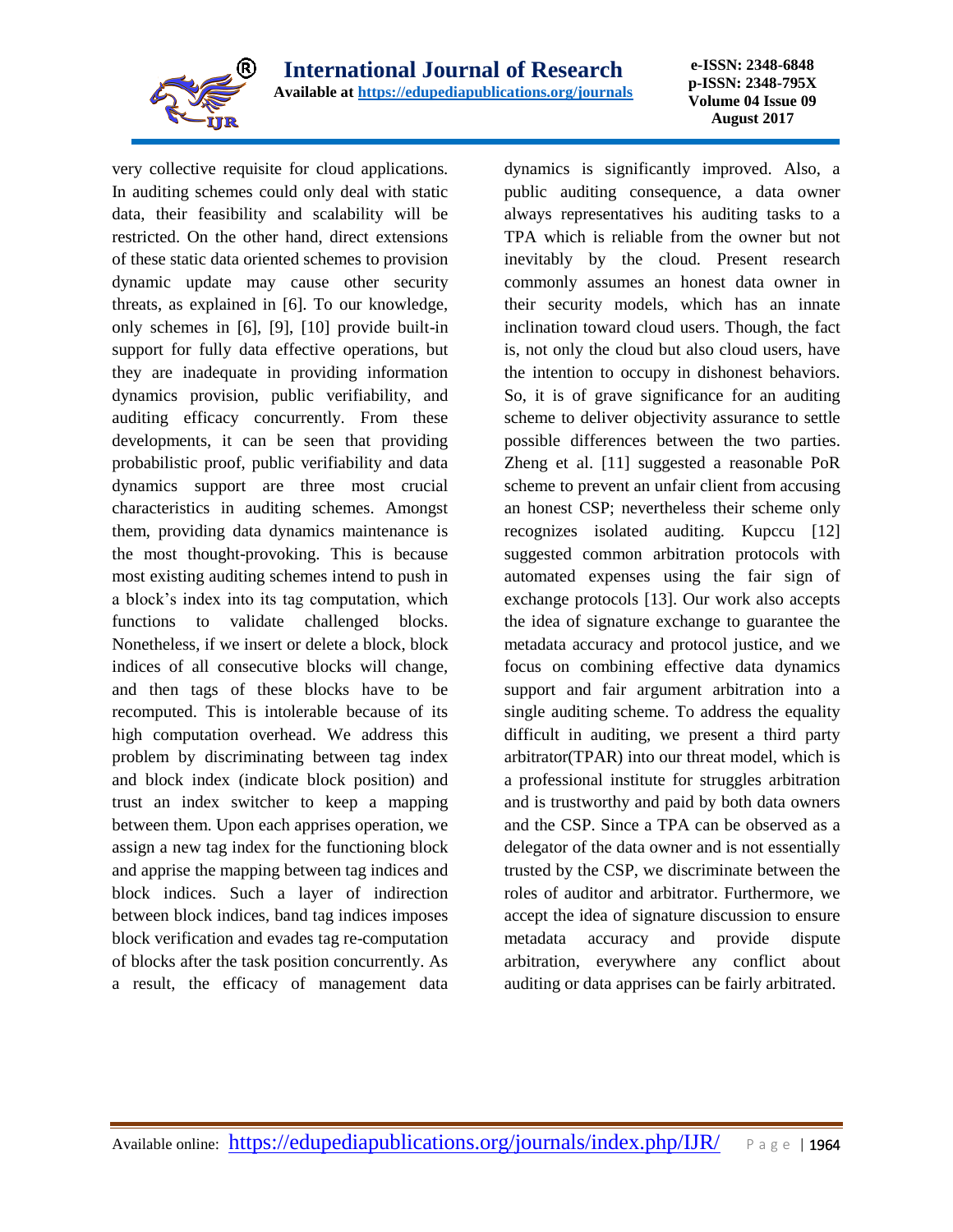



Figure 1: The System Model

### **2. LITERATURE SURVEY**

This section dissects the issue of checking the uprightness of records put away on remote servers. Since servers are inclined to fruitful assaults by pernicious programmers, the consequence of straightforward uprightness checks keep running on the servers can't be trusted. On the other hand, downloading the records from the server to the confirming host is unfeasible. Two arrangements are proposed, in view of test reaction conventions. To provide the data Integrity auditing, different schemes were provided some of them be: C.Erway, A.Kupcu, and R.Tamassiaand Illinois [9] For maintaining the integrity of static files they proposed the provable data possession technique. In this technique, the client preprocesses the data and then sends it to an untrusted server for storage, while keeping a small amount of metadata. The client later asks the server to prove that the stored data has not been tampered or deleted. When the dynamic files are considered the Dynamic provable data possession(DPDP) was proposed where the data integrity is maintained by the rank information which is used to organize the dictionaries information. By using this scheme, it is helpful for practical cloud computing systems for file storage, database services , and peer-topeer storage. The rankbased authenticated dictionary is constructed using the RSA tree with improved error detection probability but higher server computation. C.Wang, Q.Wang,K.Ren, and W.Lou [15] They presented public auditing scheme which provides a complete outsourcing solution for data and also provides its integrity checking. Using Cloud Storage, users can remotely store their data and enjoy the ondemand highquality applications and services from a shared pool of configurable computing resources, without the burden of local data storage and maintenance. However, the fact that users no longer have physical possession of the outsourced data makes the data integrity protection in Cloud Computing a formidable task, especially for users with constrained computing resources. Moreover, users should be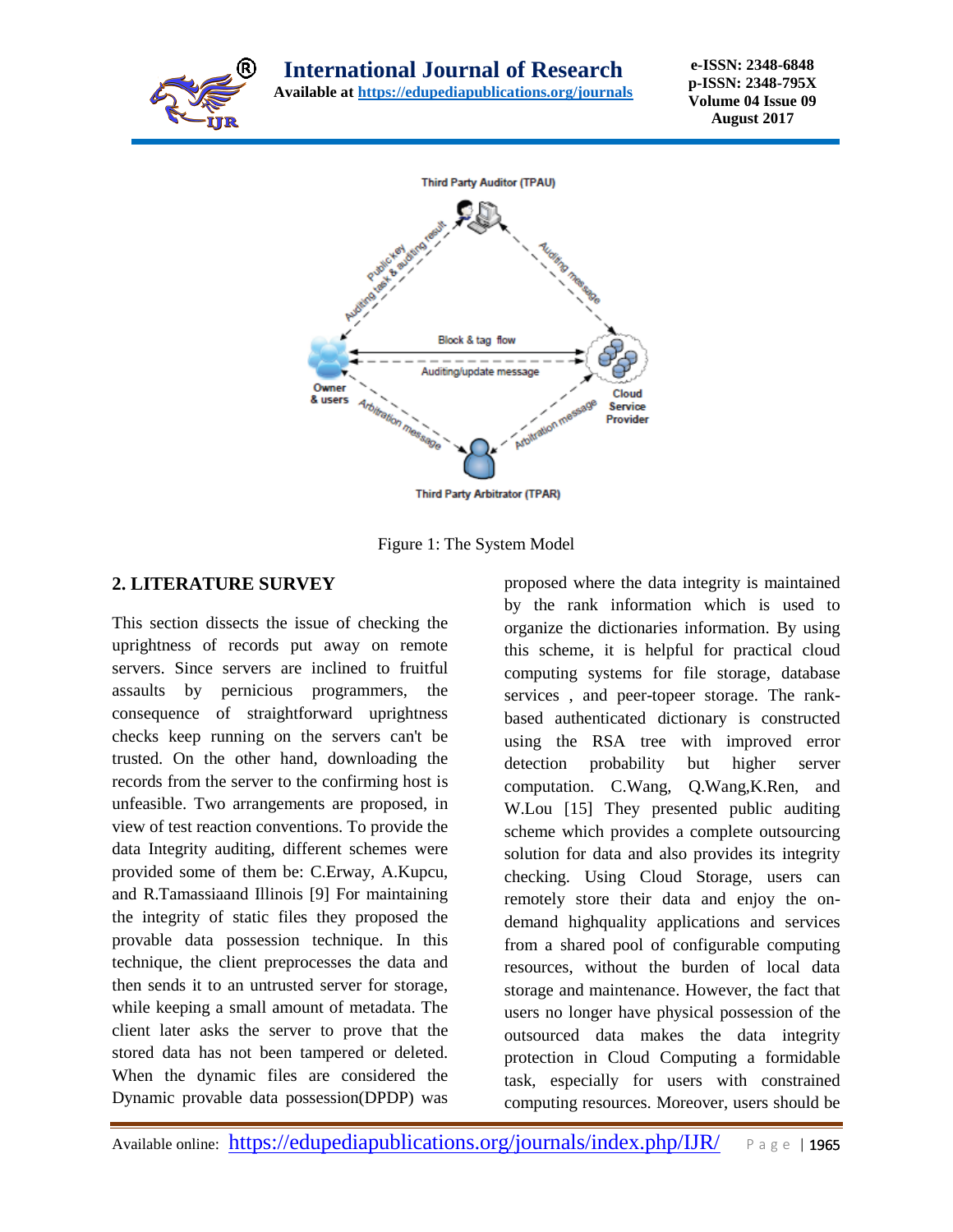

**e-ISSN: 2348-6848 p-ISSN: 2348-795X Volume 04 Issue 09 August 2017**

able to just use the cloud storage as if it is local, without worrying about the need to verify its integrity. J.Yuan and S.Yu [17] They stated a proof of retrievability (POR) is a short proof by a file system (prover) to a client (verifier) that a target file F is intact, in the sense that the customer can fully recover it. As PORs incur lower communication complexity than the transmission of itself, they are an attractive building block for high-assurance remote storage systems. Framework for the design of PORs is conceived in this scheme. This technique enables individuals and organizations to verify the integrity of their outsourced data on the untrusted server (e.g., public cloud storage platform). While existing POR schemes have focused on various practical issues, they still have limitations either the communication cost is linear in the number of elements in a data block, or the public verifiability is not supported. Such limitations cause these POR schemes to suffer from a severe scalability issue regarding data file size or user number for practical use. B.Wang, B.Li, and H.li [16] B.Wangetal[16] stated a novel privacy-preserving mechanism that supports public auditing on shared data stored in the cloud presents how to preserve identity privacy from the TPA, because the identities of signers on shared data may indicate that a particular user in the group or a special block in shared data is a higher valuable target than others. To audit, the integrity of shared data in the cloud with static groups is considered in this scheme. It means the group is pre-defined before shared data is created in the cloud and the membership of users in the group is not changed during data. Ayad F. Barsoum and M. Anwar Hasan[18] PDP schemes have been presented for multiple copies of static data, by this work, it implemented PDP scheme directly dealing with multiple copies of dynamic data. When verifying multiple data copies, the overall system integrity

check fails if there are one or more corrupted copies. To address this issue and recognize which copies have been corrupted, a map-based provable multi-copy dynamic data possession (MB-PMDDP) scheme is proposed. This scheme provides an adequate guarantee that the CSP stores all copies that are agreed upon in the service contract. Moreover, the scheme supports outsourcing of dynamic data, i.e., it supports block-level operations such as block modification, insertion, deletion, and append. The authorized users, who have the right to access the owner's file, can seamlessly access the copies received from the CSP. In this work, encoding the data to be outsourced is not done.

#### **3. FAIR ARBITRATION SCHEME**

In existing open inspecting plans [4], [5], [6], [14] chiefly concentrate on the designation of examining assignments to an outsider inspector (TPA) so that the overhead on customers can be offloaded however much as could be expected. Be that as it may, such models have not genuinely considered the reasonableness issue as they, for the most part, expect a legitimate proprietor against an untrusted CSP. Since the TPA follows up for the benefit of the owner, then to what degree could the CSP believe the evaluating result. Imagine a scenario in which the proprietor and TPA intrigue together against a genuine CSP for a money related pay. In this sense, such models lessen the reasonableness and materialness of reviewing plans. In a cloud situation, both proprietors and CSP have the thought process to swindle. The CSP makes benefit by pitching its stockpiling ability to cloud clients, so he has the thought process to recover sold capacity by erasing once in a while or never got to information, and even shrouds information misfortune mischances to keep up a notoriety. Here, we expect the CSP is semitrusted. Specifically, the CSP carries on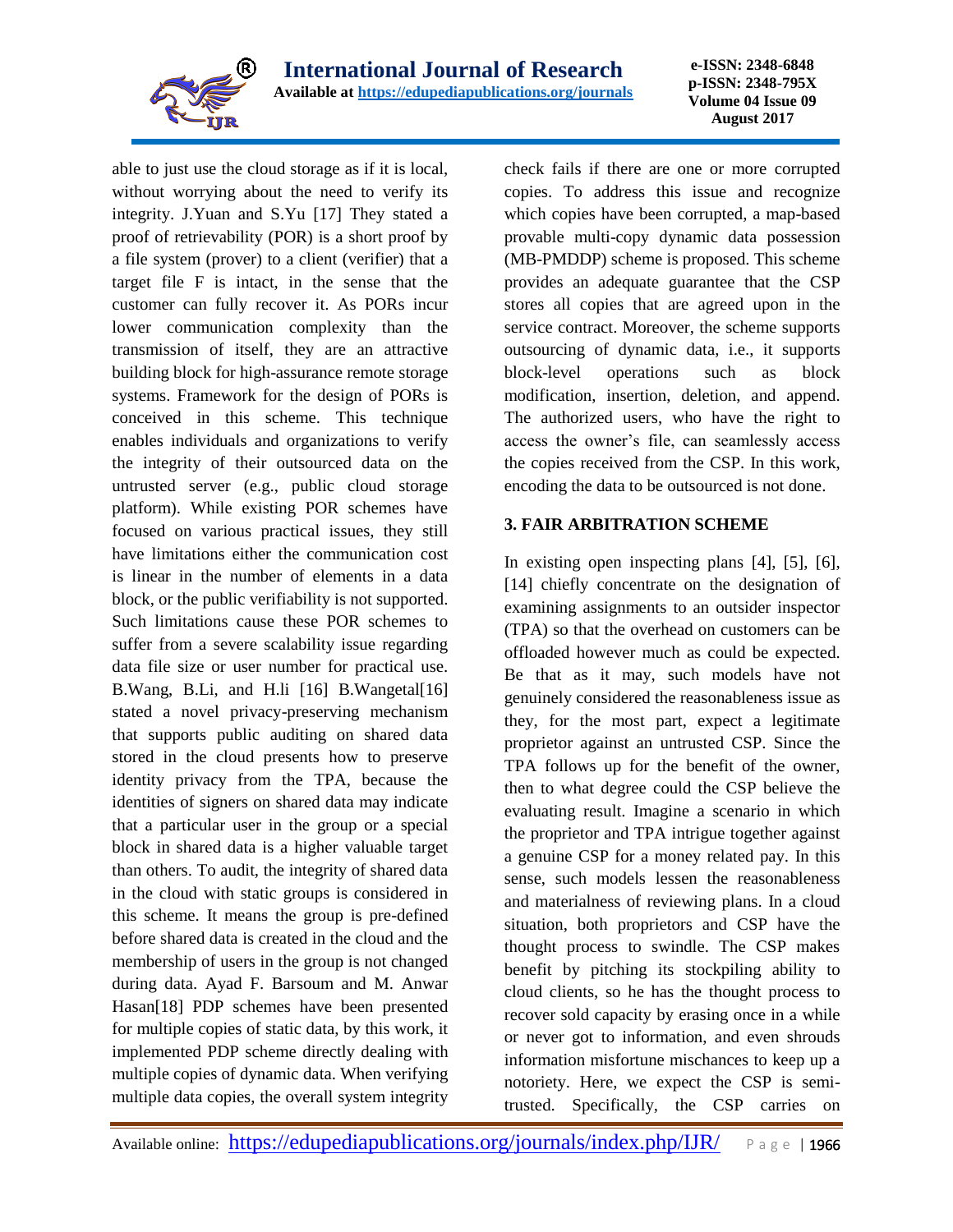

appropriately as recommended contract more often than not, yet he may attempt to pass the honesty check without having the right information. Then again, the proprietor additionally has the thought process to charge a legitimate CSP dishonestly, e.g., a noxious proprietor deliberately guarantees information debasement regardless of the reality despite what might be expected with the goal that he can get a remuneration from the CSP. Subsequently, the debate between the two gatherings is unavoidable to a specific degree. So an authority for question settlement is basic for a reasonable examining plan. We augment the danger demonstrate in existing open plans by separating between the examiner (TPAU) and the judge (TPAR) and putting distinctive trust suspicions on them. Since the TPAU is primarily an assigned gathering to check customer's information respectability, and the potential question may happen between the TPAU and the CSP, so the mediator ought to be a fair-minded outsider who is diverse to the TPAU. On the TPAR, we think of it as legitimate yet inquisitive. It will carry on genuinely more often than not yet it is additionally inquisitive about the substance of the reviewing information, in this way the security assurance of the inspecting information ought to be considered.

#### **3.1 Module Description**

*3.1.1 Data Upload and Encryption*: To efficiently upload an encrypted data with the cloud. A semi-trusted proxy can transform an encryption of a message to another encryption of the same message without knowing the message. To user upload our files for our selected location of the database. Every user can upload their data are the Encrypted format to store the data base. Then user wants to use the file download and view our file for Decrypted format using secret keys.

*3.1.2 Data Distribution:* The mutual information is marked by a gathering of clients. Hence, the question between the two gatherings is unavoidable to a specific degree. So a mediator for debate settlement is key for a reasonable reviewing plan. We amplify the danger demonstrate in existing open plans by separating between the evaluator (TPAU) and the referee (TPAR) and putting diverse trust suspicions on them. Since the TPAU is primarily an assigned gathering to check customer's information respectability, and the potential debate may happen between the TPAU and the CSP, so the referee ought to be an objective outsider who is different to the TPAU. As for the TPAR, we consider it honest-butcurious. It will behave most of the time honestly, but it is also curious about the content of the auditing data. Thus the privacy protection of the auditing data should be considered. Note that, while privacy protection is beyond the scope of this paper, our scheme can adopt the random mask technique proposed for privacy preservation of auditing data or the ring signatures in to protect the identity privacy of signers for data shared among a group of users.

*3.1.3 Auditing:* Public auditing schemes mainly focus on the delegation of auditing tasks to a third party auditor (TPA) so that the overhead on clients can be offloaded as much as possible. However, such models have not seriously considered the fairness problem as they usually assume a legitimate owner against an untrusted CSP. Since the TPA acts on behalf of the owner, then to what extent could the CSP trust the auditing result? What if the proprietor and TPA collude together against an honest CSP for financial compensation. In this sense, such models reduce the practicality and applicability of auditing schemes.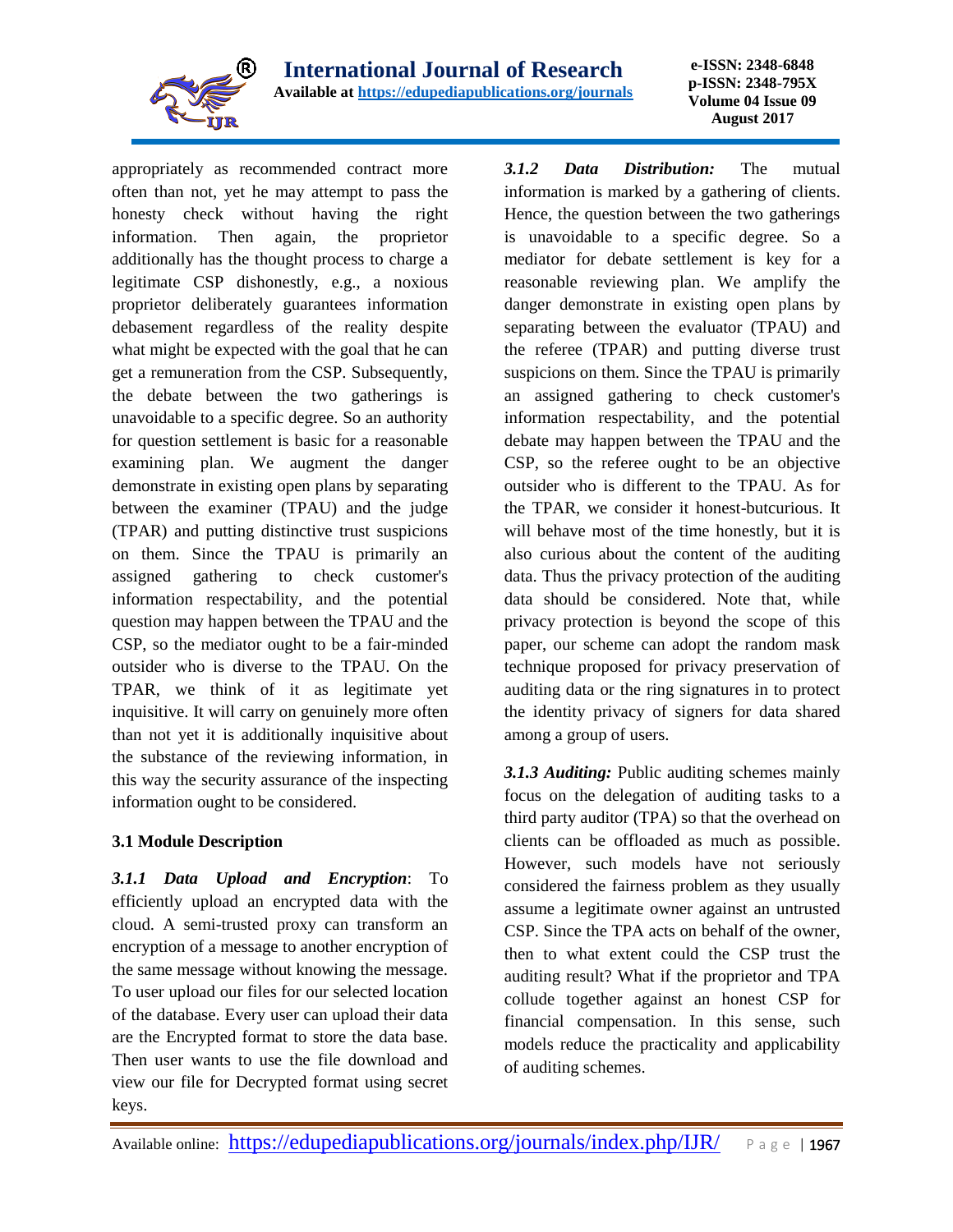

*3.1.4 Join Group:* Related to these schemes, our work is the first to combine public verifiability, data dynamics support and dispute arbitration concurrently. Supplementary additions to both PDPs and Pors. Announced a mechanism for data integrity auditing under the multi server scenario, where data are encoded with network code. Ensure data possession of multiple replicas across the distributed storage scenario. They also integrate forward error-correcting codes into PDP to provide robust data possession utilize the idea of proxy resignatures to provide efficient user revocations, where the shared data are signed by a group of users.

## **4. CONCLUSION**

In this paper, we study the need for a fair and dynamic auditing scheme to avoid a deceitful client reproving an honest CSP. However, their scheme only realizes private auditing and is challenging to be prolonged to support public auditing. Compared to these schemes, our work is the first to combine public verifiability, data dynamics support and dispute arbitration instantaneously. The system is extended by employing the data dynamically and fair arbitration on groups in future.

## **5. REFERENCES**

1. Y. Deswarte, J. J. Quisquater, and A. Saïdane, "Remote integrity checking," In Integrity and internal control in information systems VI, Springer US, 1-11 (2004).

2. D. L. Gazzoni Filho, and P. S. L. M. Barreto, "Demonstrating data possession and uncheatable data transfer," IACR Cryptology ePrint Archive 2006, 150 (2006).

3. A. Juels, and B. S. Kaliski Jr, "PORs: Proofs of retrievability for large files," In Proceedings of the 14th ACM conference on Computer and communications security, Acm, 584-597 (2007).

4. G. Ateniese, R. Burns, R. Curtmola, J. Herring, L. Kissner, Z. Peterson, and D. Song, "Provable data possession at untrusted stores," In Proceedings of the 14th ACM conference on Computer and communications security, Acm, 598-609 (2007).

5. H. Shacham, and B. Waters, "Compact proofs of retrievability," In International Conference on the Theory and Application of Cryptology and Information Security, Springer Berlin Heidelberg, 90-107 (2008).

6. Q. Wang, C. Wang, J. Li, K. Ren, and W. Lou, "Enabling public verifiability and data dynamics for storage security in cloud computing," In European symposium on research in computer security, Springer Berlin Heidelberg, 355-370 (2009).

7. M. A. Shah, R. Swaminathan, and M. Baker, "Privacy-Preserving Audit and Extraction of Digital Contents," IACR Cryptology EPrint Archive 186 (2008).

8. C. Wang, K. Ren, W. Lou, and J. Li, "Toward publicly auditable secure cloud data storage services," IEEE network 24, (2010).

9. C. C. Erway, A. Küpçü, C. Papamanthou, and R. Tamassia, "Dynamic provable data possession," ACM Transactions on Information and System Security (TISSEC) 17, (2015).

10. Y. Zhu, H. Wang, Z. Hu, G. J. Ahn, H. Hu, and S. S. Yau, "Dynamic audit services for integrity verification of outsourced storages in clouds," In Proceedings of the 2011 ACM Symposium on Applied Computing, ACM, 1550-1557 (2011).